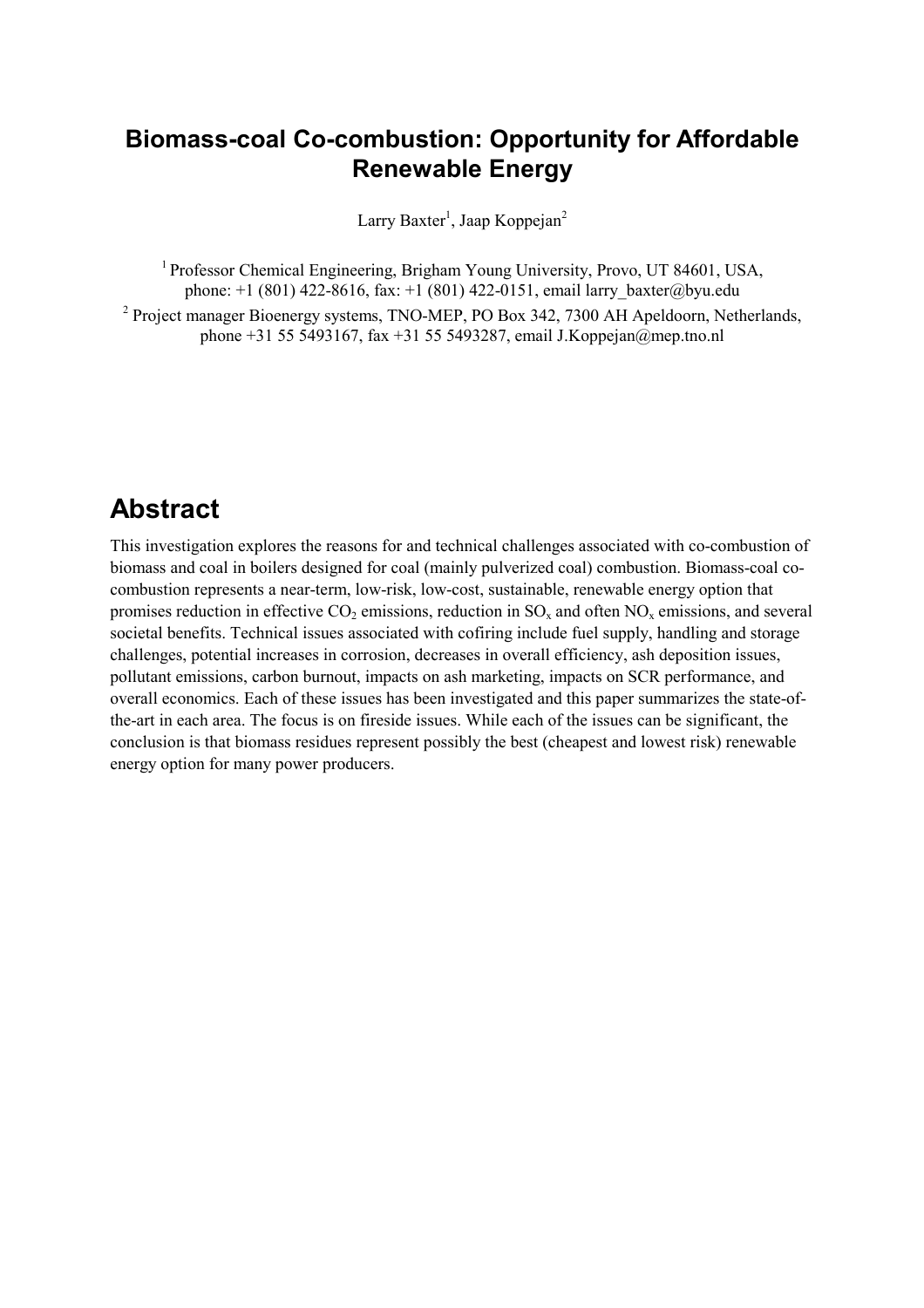# **Primary motivations for cofiring**

Concerns regarding the potential global environmental impacts of fossil fuels used for power generation and other energy supplies are increasing worldwide. One means of mitigating these environmental impacts is increasing the fraction of renewable and sustainable energy in the national energy supply. Traditionally, renewable energy sources struggle to compete in open markets with fossil energy, due to low efficiencies, high costs, and high technical risk.

Co-firing biomass with coal in traditional coal-fired boilers represents one combination of renewable and fossil energy utilisation that derives the greatest benefit from both fuel types. It capitalises on the large investment and infrastructure associated with the existing fossil-fuel-based power systems (e.g. fuel shipment and storage facilities as well as flue gas cleaning installations), while requiring only a relatively modest investment of typically \$50-\$300/kW of biomass capacity to include a fraction of biomass in the fuel [\[1\]](#page-10-0). These costs compare favorably with essentially any other available (hydropower being regarded as largely unavailable) renewable energy option. However, as cofiring usually displaces fossil power without increasing total capacity, the capital costs with which to compare the previously quoted numbers is \$0/kW rather than the more typical \$900/kW for coal. In cases where additional capacity is anticipated, capital costs for cofiring are much higher when, for example, induced draft fans and other common capacity limiting subsystems must be replaced or upgraded.

Operating costs are typically higher for biomass than for coal. The most sensitive factor is the cost of fuel, resulting in energy crops suffering large economic disadvantages relative to residues. Even if the fuel is nominally free at the point of its generation (as many residues are), its transportation, preparation, and on-site handling typically increase its effective cost per unit energy such that it rivals and sometimes exceeds that of coal. A general conclusion is that biomass cofiring is commonly slightly more expensive than dedicated coal systems. If there are no motivations to reduce  $CO<sub>2</sub>$ emissions, the rationale for cofiring is difficult to establish. If compared to alternative renewable energy sources however, biomass cofiring generally turns out to be significantly cheaper.

Due to the high steam parameters and technical measures for efficiency improvement available in coal power plants, conversion efficiencies ranging from 30-38 % (higher-heating value basis) can be achieved, easily exceeding efficiencies in dedicated biomass systems and rivaling or exceeding the estimated efficiencies of many future, advanced biomass-based systems. Addition of biomass to a coal-fired boiler does not impact or at worst slightly decrease the overall generation efficiency of a coal-fired power plant [[2\]](#page-10-0). Minor changes in efficiency (either positive or negative) may occur due to more or less energy intensive fuel preparation and handling, while the typically increased moisture content in the fuel will slightly reduce the overall efficiency.

When proper choices of biomass, coal, boiler design, and boiler operation are made, traditional pollutants  $(SO_x, NO_x, etc.)$  and net greenhouse gas  $(CO_2, CH_4, etc.)$  emissions decrease. Ancillary benefits include a reduced dependency on imported fuels and decreased demand for disposal of residues. These advantages can be realised in the very near future with relatively low technical risk. Therefore, commercialization of cofiring technologies offers among the best short- and long-term solution to greenhouse gas emissions from power generation. Since cofiring is not an option in all localities, a robust biomass utilization strategy requires development of alternative technologies as well. However, the effectiveness of the cofiring option, combined with its low cost and low technical risk, should place it high on a priority list of institutions considering an array of greenhouse gas options.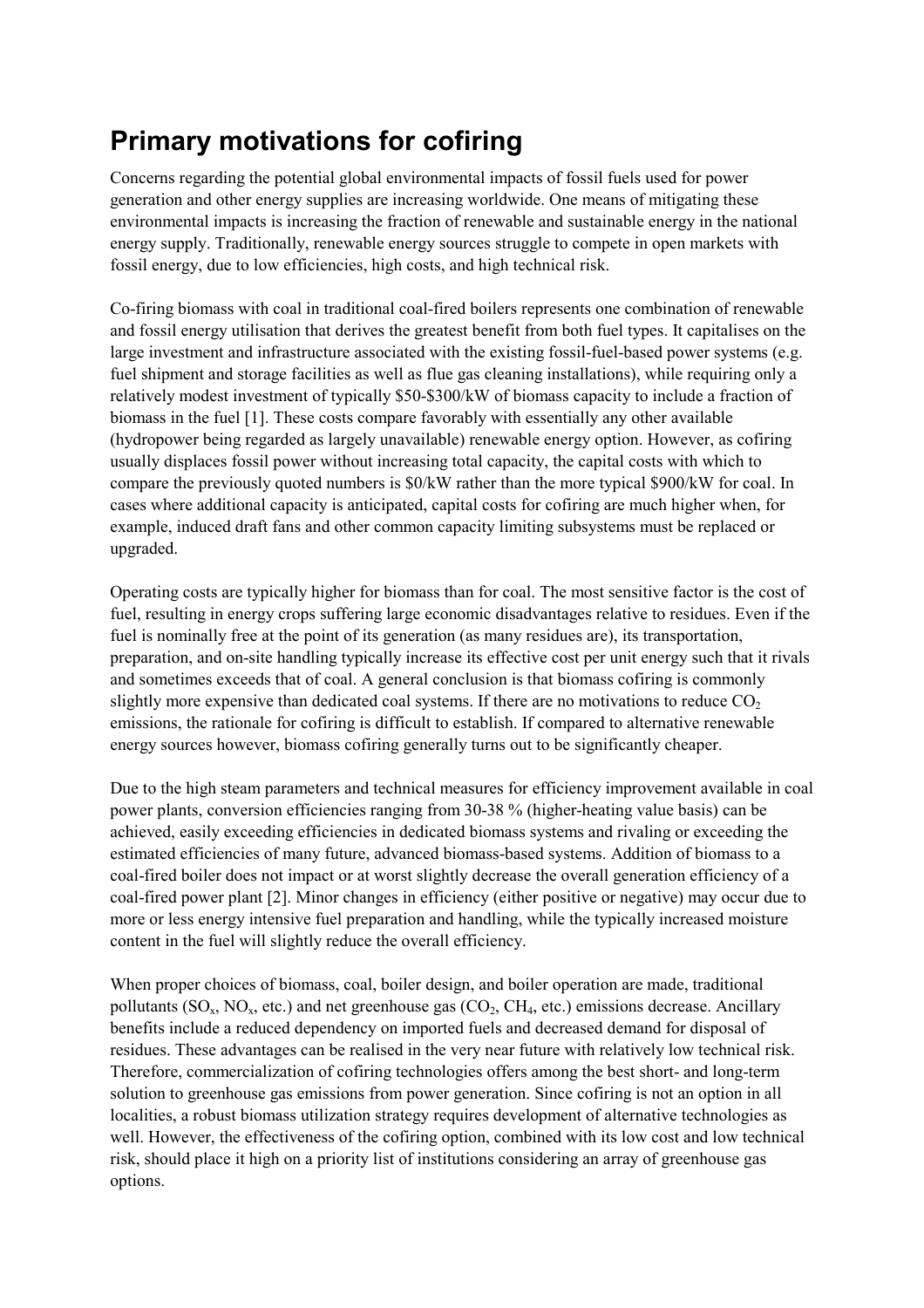# **Current status**

There has been remarkably rapid progress over the past 5-10 years in the development of the coutilisation of biomass materials in coal-fired boiler plants. Several plants have been retrofitted for demonstration purposes, while another number of new plants are already being designed for involving biomass co-utilisation with fossil fuels. A recent inventory on the application of co-firing worldwide [[3\]](#page-10-0) shows that over 80 coal-powered plants have experience with cofiring biomass or waste. Typical power stations where co-firing is applied are in the range from approximately 50  $\text{MW}_e$  (a few units are between 5 and 50 MW<sub>e</sub>) to 700 MW<sub>e</sub>. The majority are equipped with pulverised coal boilers (tangentially fired, front-wall fired, back-wall fired, dual-wall fired and cyclone). Furthermore, bubbling and circulating fluidised bed boilers, cyclone boilers, and stoker boilers are used. Tests have been performed with every commercially significant (lignite, subbituminous coal, bituminous coal, and opportunity fuels such as petroleum coke) fuel type, and with every major category of biomass (herbaceous and woody fuel types generated as residues and energy crops).

Basically one can distinguish three different concepts for cofiring biomass in pulverised coal boilers, all of which have already been implemented either on a demonstration or a fully commercial basis, and each with its own particular merits and disadvantages. Direct cofiring is the most straightforward applied, most commonly applied and low-cost of all. Biomass fuel and coal are burned together n the same furnace, using the same or separate mills and burners depending on the biomass fuel characteristics. In the concept of indirect cofiring, a biomass gasifier can be used to convert solid biomass raw materials into a clean fuel gas form, which can be burned in the same furnace as coal. This offers the advantages that a wider range of biomass fuels can be used (e.g. difficult to grind) and that the fuel gas can eventuall be cleaned and filtered to remove impurities before it is burned. Experiences with this option are rather limited. Examples are the Zeltweg plant in Austria and the AMERGAS project in the Netherlands.

Finally it is also possible to install a completely separate biomass boiler and increase the steam parameters in the coal power plant steam system. An example is the Avedore Unit 2 Project in Denmark.

# **Main barriers**

If not carefully designed, firing biofuels in an existing coal fired power plant involves risks of increased plant outages, possible interference with the operation of the burners, the furnace, the boiler convective section, and the environmental control equipment. The major technical challenges associated with biomass cofiring include:

- fuel preparation, storage, and delivery
- ash deposition,
- fuel conversion,
- pollutant formation,
- increased corrosion rates of high temperature components,
- fly ash utilization,
- impacts on SCR systems, and
- formation of striated flows.

Previous reports have focused on many of these issues (primarily the first five), the conclusions of which are summarized in the sections below. A detailed description of all of the above barriers can be found in the Handbook of Biomass Combustion and Cofiring [[4\]](#page-10-0).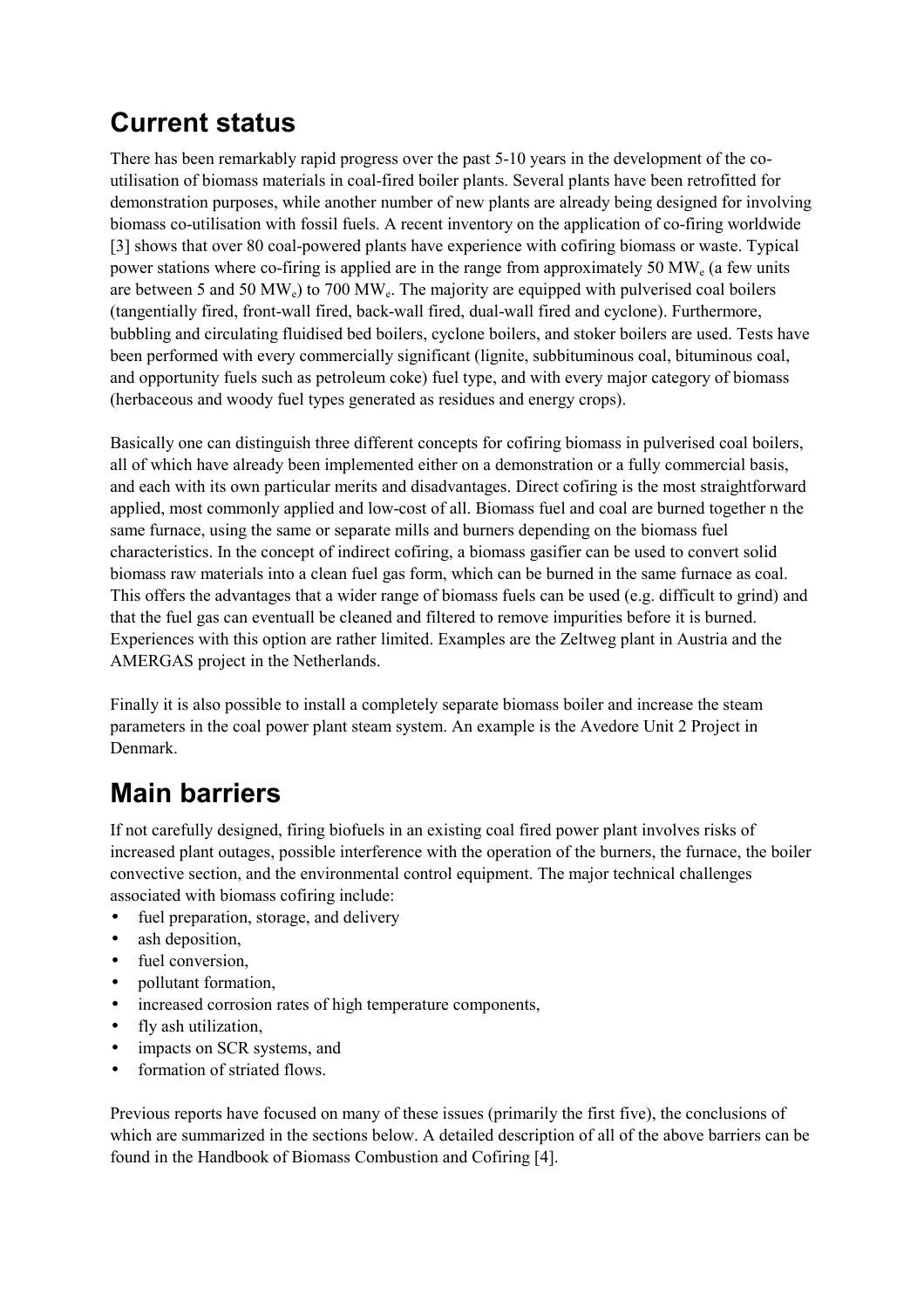#### **Fuel preparation, storage, and delivery**

The preparation, storage, and handling properties of biomass impact are different from coal. Biomass has low bulk energy density, is generally moist and strongly hydrophilic, and is non-friable. Biomass heating values generally are slightly over half that of coal, particle densities are about half that of coal, and bulk densities are about one fifth that of coal. This results in an overall fuel density roughly one tenth that of coal. Consequently, cofiring biomass at a 10% heat input rate results in volumetric coal and biomass flow rates of comparable magnitudes. Consequently, biomass demands shipping, storage, and on-site fuel handling technologies disproportionately high compared to its heat contribution.

Biomass produces a non-friable, fibrous material during communition. It is generally unfeasible (and unnecessary) to reduce biomass to the same size or shape as coal. In many demonstration plants, biomass firing occurs with particles that pass through a  $\frac{1}{4}$ " (6.4 mm) mesh, which measurements indicate results in a size distribution dominantly less than about 3 mm. Depending on the type of biomass and preparation technique, average aspect ratios of these particles range from three to seven, with many particles commonly having much higher aspect ratios. Such particles have very low packing densities and create challenges when pneumatically or otherwise transporting biomass fuels.

#### **Ash deposition**

Although the ash contents of both wood and straw materials are significantly lower than those of most power station coals, the ash chemistry and mineralogy are very different. In general terms, biomass ashes have relatively low ash fusion temperatures, with deformation temperatures commonly in the range of 750 to 1000°C, compared to values in excess of 1000°C for most coal ashes. Even at modest cofiring ratios, the co-firing of biomass materials can have a major impact on the ash fusion behaviour. The rate and extent of coal ash slag formation on surfaces in the boiler furnace tends to increase, due principally to the decrease in the fusion temperatures of the mixed biomass-coal ashes, since fused or partially fused slag deposits tend to be more receptive to oncoming particles and grow more rapidly. The impact of co-firing on slag deposition depends largely on the chemistry and the fusion behaviour of the coal ash and the co-firing ratio.

A simple index has been developed [[5\]](#page-10-0), which can be used to assess the fouling propensity of a fuel or mixed fuel ash. The index is based on the mass in kg of alkali metal oxides  $(K_2O + Na_2O)$  introduced into the system per GJ heat input to the furnace. At index values above 0.17 kg per GJ, significant fouling of the boiler convective section is probable. At index values in excess of 0.34 kg per GJ, severe fouling is to be anticipated. Most biomass materials, and particularly those from fast-growing plants, will have index values in excess of 1 kg per GJ, whereas most coals have relatively low values, generally less than 0.1 kg per GJ.

#### **Fuel conversion**

These large and non-spherical particles pose challenges for fuel conversion efficiency. Coal particles of such size would not nearly burnout in a coal boiler, but there are compensating properties of biomass. Biomass yields a much higher fraction of its mass through devolatilization than does coal. Typically biomass of the size and under the heating rates typical of pc-cofiring yields 90-95% of its dry, inorganic-free mass during devolatilization, compared with 55-60% for most coals.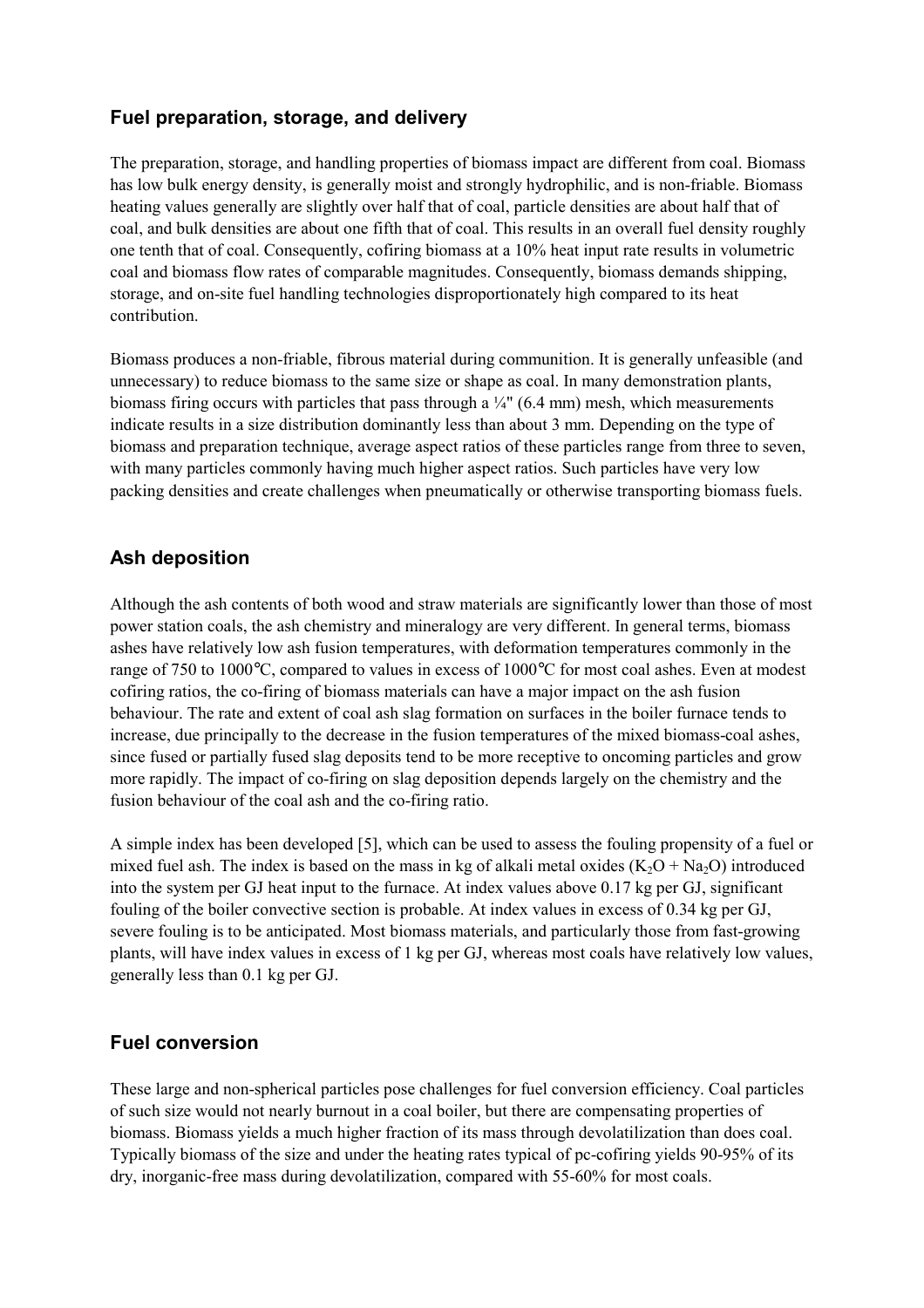Devolatilization occurs rapidly and is temperature driven, therefore most biomass fuels will yield at least this fraction of mass so long as they are entrained in the flue gases. Biomass particles too large or dense to be entrained sometimes enter the bottom ash stream with little or no conversion beyond drying. However, these are generally the exception for well-tuned fuel prepation systems. Secondly, the low particle densities help biomass particles oxidize at rates much higher than coal. However, excessive moisture or excessive size particles still may pose fuel conversion problems for biomass cofiring despite these mitigating effects.

#### **Pollutant formation**

Pollutant formation during biomass cofiring exhibits all the complexities of pollutant formation during coal combustion.  $SO_x$  generally decreases in proportion to the sulfur in the fuel, which is low for many (but not all) biomass fuels.  $NO_x$  may increase, decrease, or remain the same, depending on fuel, firing conditions, and operating conditions. However, the  $NO<sub>x</sub>$  chemistry of biomass shows the same, complex but conceptually well understood behavior as  $NO<sub>x</sub>$  chemistry during coal combustion with the exception that biomass appears to produce much higher NH<sub>3</sub> content and a lower HCN content as a nitrogen -laden product gas compared to coal. Some of the commercially most mature biomass fuels, notably wood, contain relatively little fuel nitrogen and cofiring with such fuels tends to decrease total NOx. However, general industrial experience is not consistent with the sometimes suggested truism  $[1, 2]$  that  $NO<sub>x</sub>$  reduction when cofiring biomass exceeds the fuel nitrogen displacement effect by 10%. Biomass fuels also commonly contain more moisture than coal, decreasing peak temperatures and leading to commensurate decreases in NOx.

#### **Corrosion**

[Figure 1](#page-7-0) and [Figure 2](#page-7-0) indicate previously reported results [6,7,8] illustrating how sulfur from coal helps mitigate chlorine-based corrosion in boiler deposits from biomass. The principal result is that alkali chlorides that sometimes condense from chlorine-laden biomass fuel flue gases react with  $SO<sub>2</sub>$ , generated primarily from coal, to form alkali sulfates, which are significantly less corrosive.

[Figure 3](#page-8-0) illustrates theoretical (equilibrium) predictions that illustrate that this only occurs under oxidizing conditions. Under reducing conditions, chlorides, not sulfates, and the stable form of alkali species under typical boiler heat transfer conditions. Therefore, the ameliorating effects of coalderived sulfur on corrosion during cofiring do not occur in regions of boilers where deposits are exposed to reducing conditions. Further experimental data indicates that even under oxidizing conditions, chlorine deposits may persist for many hours if deposit temperatures are very cool, reducing the kinetic rates of conversion to sulfates.

#### **Fly Ash Utilization**

The concrete market presents among the best fly ash utilization opportunities for coal-derived fly ash. However, the ASTM specification (ASTM Standard C618) for use of fly ash in concrete requires that the fly ash be derived entirely from coal combustion. Many processes in modern boilers result in coal fly ash mingled with other materials, including ammonia from pollutant control devices, sorbents or other injected materials from scrubbers, residual sulfur or other compounds from precipitator flue gas treatments, and fly ash from cofired fuels such as biomass. There is a broad, but not universal,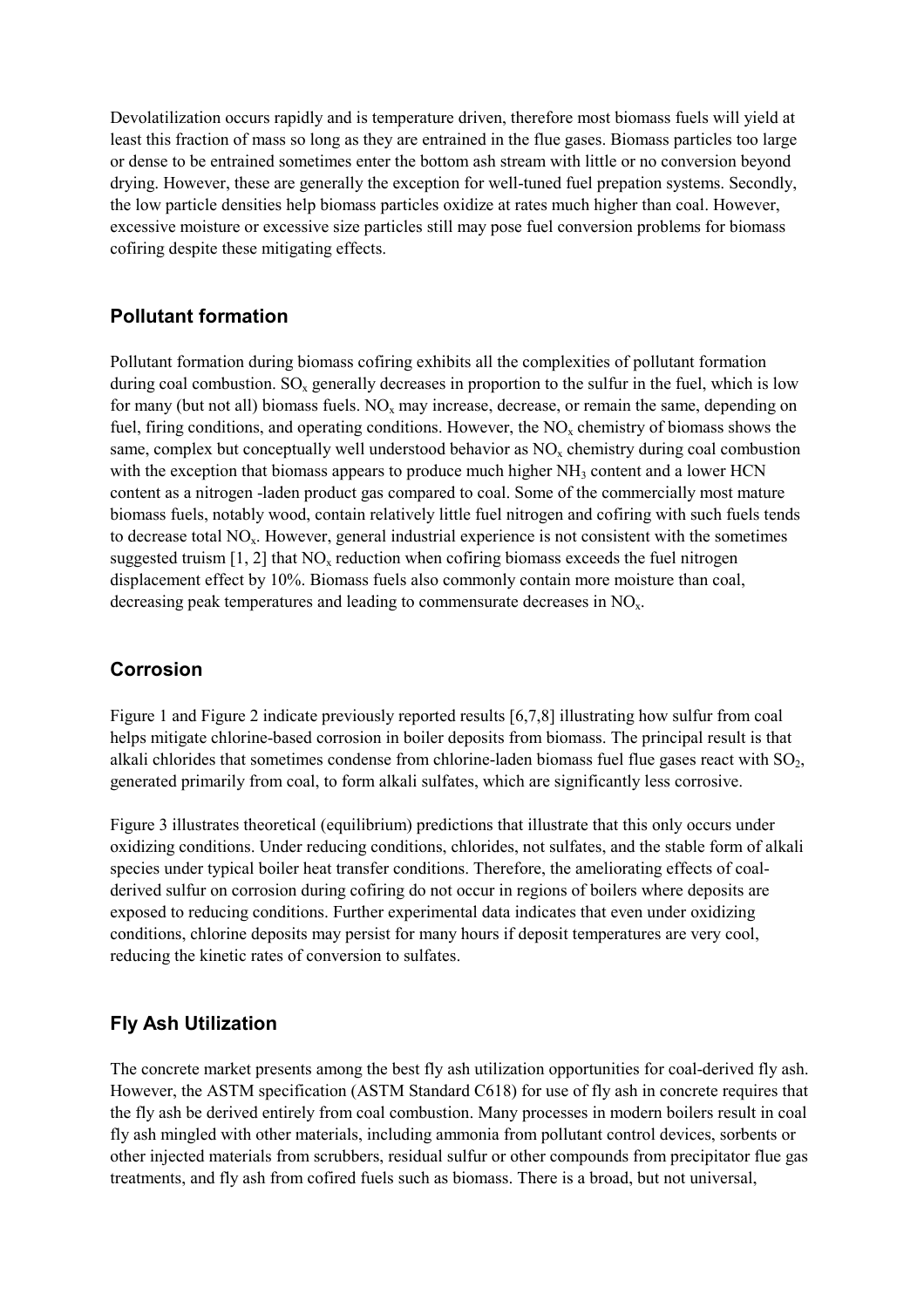recognition that the standard should be modified, but it is not clear what modifications should be made. Here some preliminary results regarding the impact of biomass-derived ash on concrete properties are presented.

This systematic investigation of the impact of biomass- and coal-derived fly ash on concrete involves both Class C (subbituminous) and Class F (bituminous) fly ash as well as similar fly ashes mingled with herbaceous and woody biomass fly ash. In all cases, 25% of the cement originally used in the concrete is displaced by fly ash, with the fly ash containing 0-40% biomass-derived material. Tests of concrete air entrainment, flexural strength, compressive strength, set time, freeze thaw behavior, and chlorine permeability determine the extent of the biomass impact. Only selected results are presented here and, as the tests require up to a year to conduct, all results are preliminary. The focus is on the herbaceous biomasses, since many woody fuels contain so little ash that practical cofiring is not likely to have a measurable impact on fly ash properties.

[Figure 4](#page-8-0) illustrates the impact of fly ash on the required amount of aerating agent to establish ASTMcompliant air entrainment levels in concrete. Air entrainment in concrete is essential to prevent failure during freeze-thaw cycles. As is apparent, the amount of aerating agent increases with increasing herbaceous biomass content. This dependence arises from the effect of water soluble components (higher in herbaceous biomass than in coal fly ash) tying up the aerating agent (generally surfactants), preventing them from forming films that support bubble growth. The impact illustrated is of minor economic concern but is of major process concern. That is, if fly ashes from cofired units were treated the same way as fly ashes from coal, the resulting concrete would likely fail under freeze thaw cycles. Increasing the surfactant to an acceptable level is of little economic impact, but failure to recognize the need to adjust it is of major impact.

[Figure 5](#page-9-0) illustrates the impact of biomass-coal commingled fly ash on flexural strength. In these test little significant difference is seen among the various samples. Additional data on set time and compressive strength indicate that all fly ashes delay set time by 2-4 hours compared to concrete made from cement only but the biomass-containing fly ash does not delay set times significantly more than the non-biomass containing fly ash. Early compressive strength (in the first month or so) is compromised by all fly ashes, again with the biomass-containing fly ash similar to coal fly ashes. However, late strength (longer than 2 months or so) is enhanced by the presence of all fly ashes.

In conclusion, there appear to be only manageable impacts of biomass-containing fly ash on concrete properties based on these preliminary data, with amount of aerating agent being an example of one issue that requires monitoring. Otherwise, biomass-containing fly ash behaves qualitatively similar to coal fly ash with no biomass in terms of structural and performance properties when incorporated into concrete.

#### **Formation of Striated Flows**

Many boilers do not mix flue gases effectively in furnace sections, resulting in gas compositions near the boiler exit that reflect burner-to-burner variations in stoichiometry and other properties. The impact of such behavior during cofiring can be an issue if one is hoping, for example, that sulfur from coal will mix with biomass-derived flue gases to ameliorate corrosion. Biomass is commonly injected in only a few burners. If the gases do not mix thoroughly, many regions of the boiler will be exposed to much higher biomass cofiring percentages than suggested by the overall average.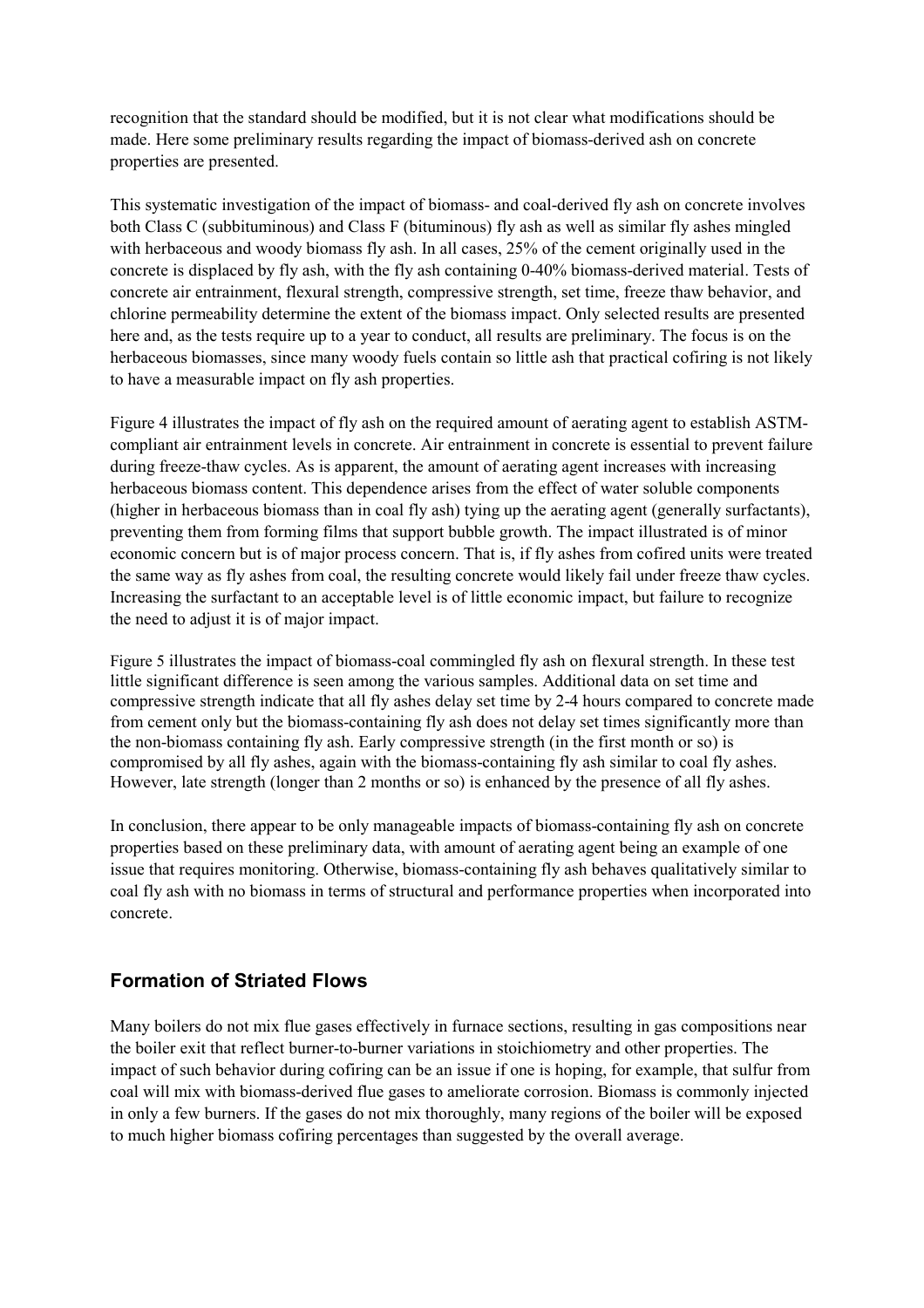Advanced computational fluid mechanics models illustrate the impact of striations on ash deposition. [Figure 6](#page-9-0) illustrates the deposition patterns predicted on superheater tubes under conditions where such striations exist. As illustrated, there are large local variations in the rate of deposit accumulation. These arise from lack of complete mixing and striation in gas composition, gas temperature, gas velocity, particle loading, and other similar properties (not illustrated). Such results are highly system dependent but are believed to be a common feature of biomass-coal combustion as well as both dedicated coal and dedicated biomass combustors.

#### **Impacts on SCR Systems**

Their is evidence from cofiring demonstrations conducted in European SCR-equipped boilers that cofiring biomass with coal results in significant deactivation of SCR catalysts. The reasons for this deactivation are not definitive, but laboratory analyses confirm that alkali and alkaline earth metals are significant poisons to vanadium-based catalysts (which would include all commercial SCR systems) when the metals are in intimate association with the catalyst. Essentially all biomass fuels contain high amounts of either alkali or alkaline earth metals or both as a percentage of ash. Some biomass fuels, however, have remarkably low ash contents, clean heartwood such as sawdust being a classical example. It is possible that the commercially observed SCR deactivation arises from such poisoning or from catalyst fouling, which is also associated with such poisoning.

[Figure 7](#page-10-0) illustrates results from surface composition analyses from a catalyst exposed to the slipstream of a combustor firing alkali- and alkaline-earth-rich fuels. These normalized compositions and detection limits show that this catalyst, which experienced significant deactivation, is enriched in sulfur and alkali and alkaline earth metals after exposure relative to the pre-exposure concentrations. By contrast, the surface vanadium content decreased (by dilution). These results are consistent with the general hypothesis that alkali and alkaline earth metals can cause catalyst deactivation, but they do not indicate by what mechanism such deactivation occurs.

This issue will become increasingly important as increased numbers of boilers install SCR system to comply with lower  $NO<sub>x</sub>$  emission limits. The authors are engaged (with others) in several investigations to more fully explore this phenomenon, including advanced laboratory and field tests.

# **Conclusions**

Biomass cofiring with coal represents an attractive option for reducing greenhouse gas emissions from coal-fired boilers. In general, there are compelling reasons to pursue this option as reviewed in the introduction. However, there are many issues that, if not carefully managed, could compromise the boiler or downstream processes. Results to date indicate that these are all manageable but that they require careful consideration of fuels, boiler operating conditions, and boiler design.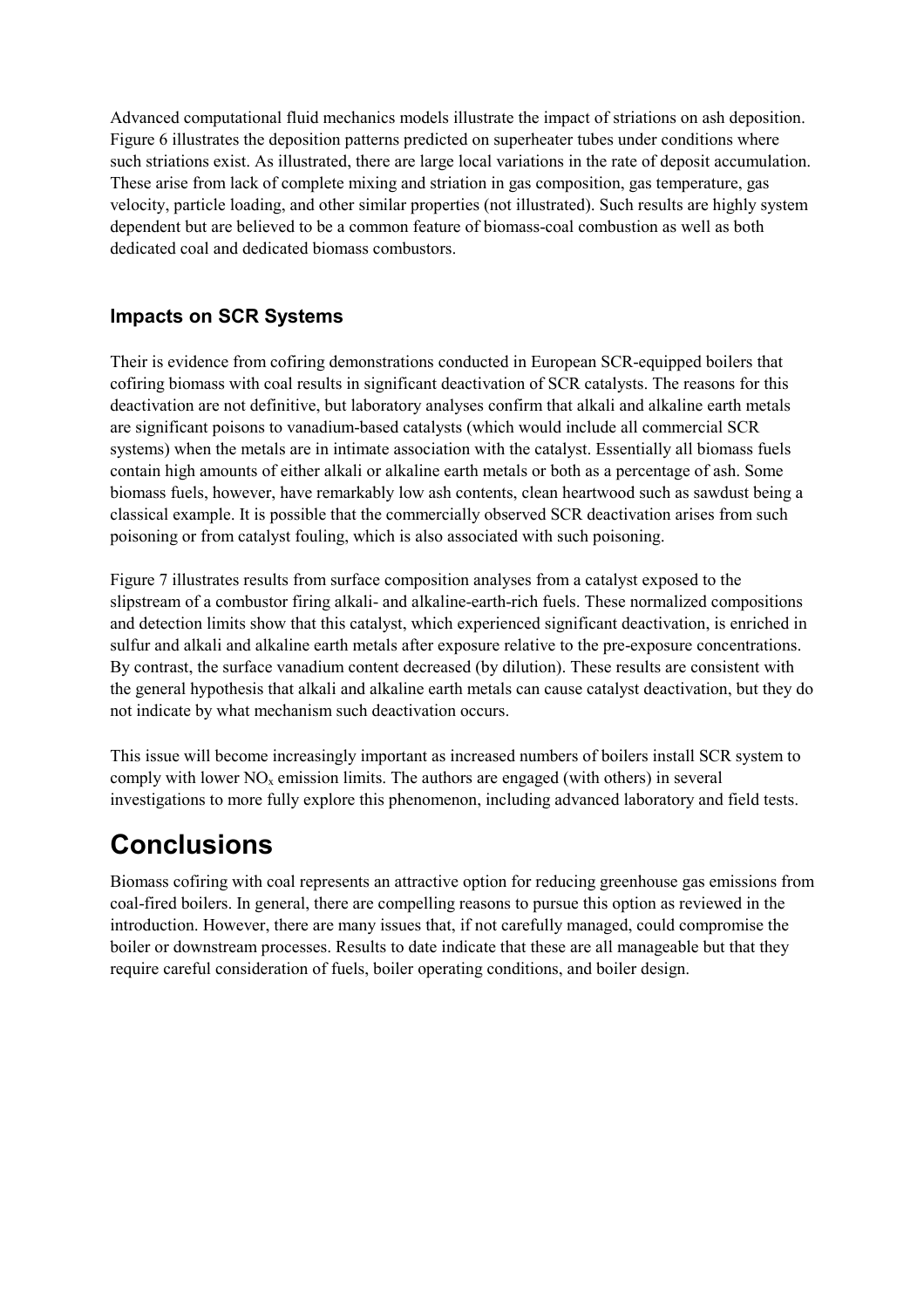#### **100% Imperial Wheat Straw**

<span id="page-7-0"></span>

**85% E. Kentucky 15% Wheat Straw**

*Figure 1 SEM images illustrating formation of chlorine layers on simulated boiler tubes and the effect of coal-derived sulfur during cofiring in eliminating the chlorine layers [[6,](#page-10-0) [7,](#page-11-0) [8\]](#page-11-0).* 



*Figure 2 Results from systematic variation of fuel chlorine to sulfur ratios and the resulting chlorine content of deposits under standardized testing conditions [6,7,8].*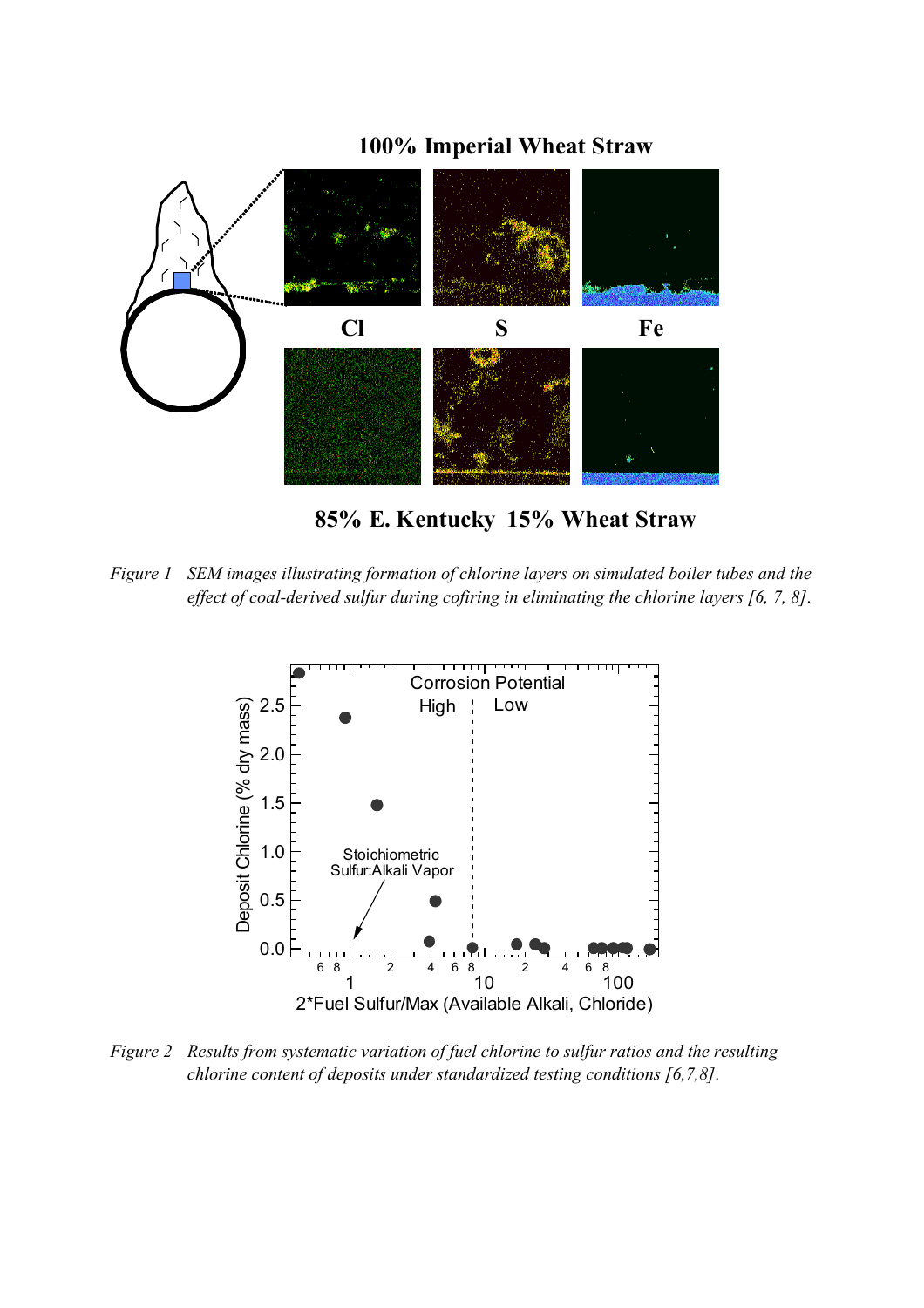<span id="page-8-0"></span>

*Figure 3 Illustration of predicted stoichiometric dependence of chlorine concentration in deposits.* 



*Figure 4 Required amount of aerating agent required to generate air entrainment within ASTM specifications for a variety of fly ash compositions.*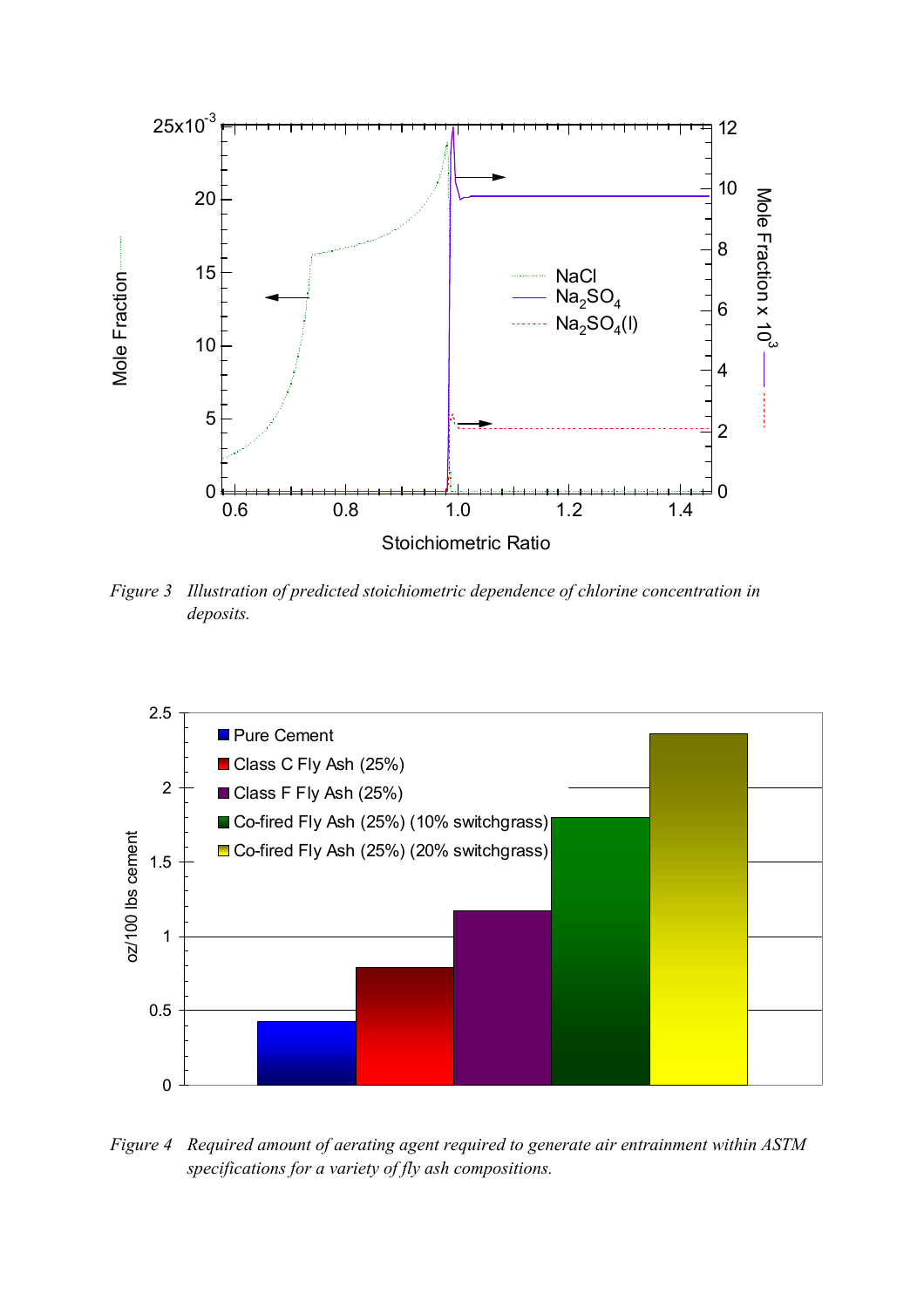<span id="page-9-0"></span>

*Figure 5 Flexural strength and its dependence on fly ash compositon.* 



*Figure 6 Impacted of temperature, velocity, and gas composition striations on two major classes of deposit formation mechanisms: impaction mechanisms (left) and boundary-layer mechanisms (right).*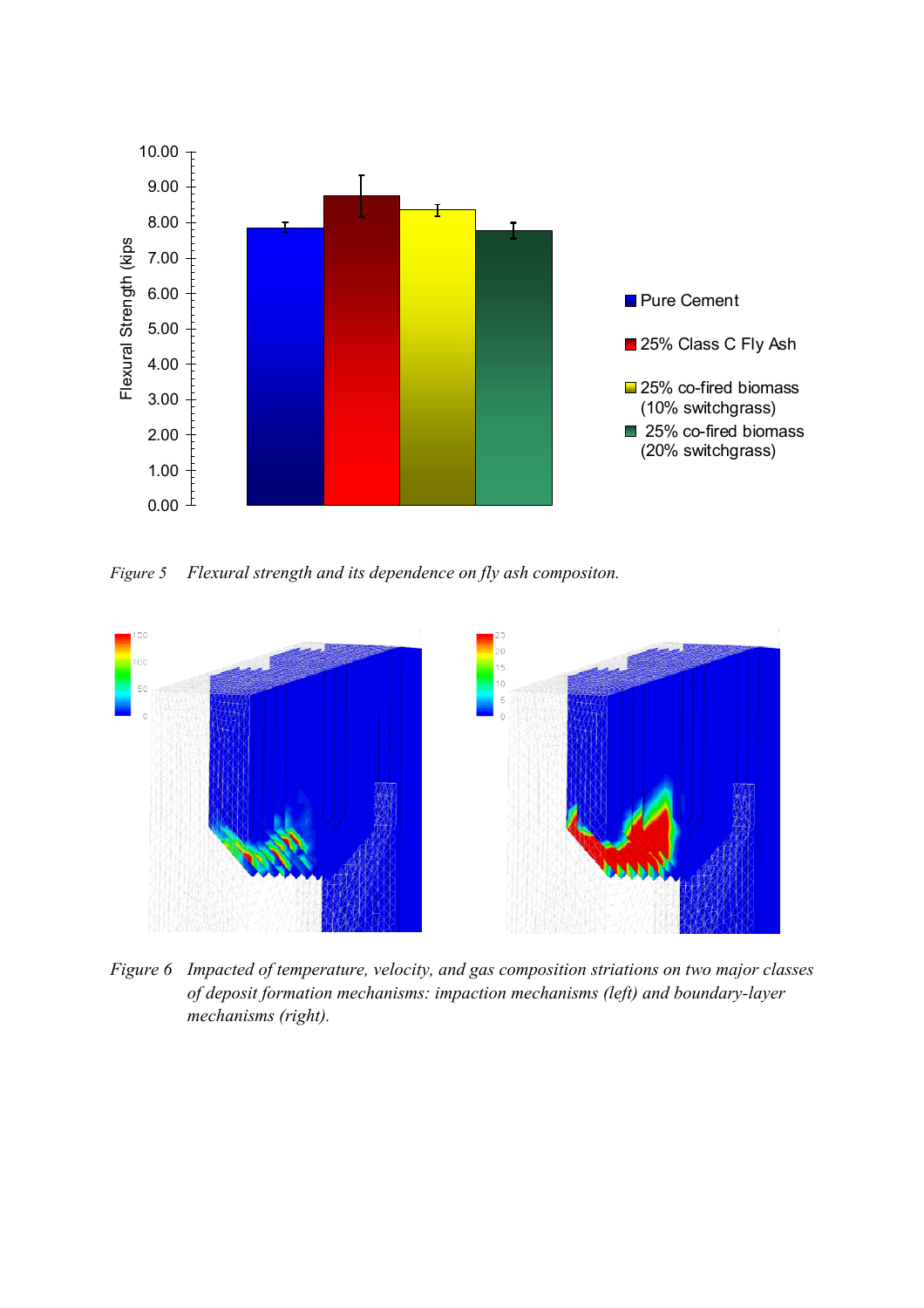<span id="page-10-0"></span>

*Figure 7 Concentrations of key elements (reported as oxides) in pre- and post-exposed catalyst from a slip-stream reactor.* 

### **References**

- 1 BAXTER, L. L., M. RUMMINGER, T. LIND, D. TILLMAN AND E. HUGHES (2000). Cofiring Biomass in Coal Boilers: Pilot- and Utility-scale Experiences. Biomass for Energy and Industry: 1st World Conference and Technology Exhibition, Seville, Spain
- 2 TILLMAN, D. A., E. HUGHES AND B. A. GOLD (1994), Cofiring of biofuels in coal fired boilers: Results of case study analysis., 1st Biomass Conference of the Americas, Burlingtion, VT
- 3 KOPPEJAN, J., 2004: Overview of experiences with cofiring biomass in coal power plants, IEA Bioenergy Task 32: Biomass Combustion and Cofiring, (in draft, 2004)
- 4 KOPPEJAN., VAN LOO, S et al (2002) Handbook of Biomass Combustion and Cofiring, IEA Bioenergy Task 32: Biomass Combustion and Cofiring, Twente University Press, 2002
- 5 MILES, T.R., MILES, T.R. Jr., BAXTER, L.L., BRYERS, R.W., JENKINS, B.M. & ODEN, L.L.: Alkali deposits found in biomass power plant: a preliminary study of their extent and nature. National Renewable Energy Laboratory, Golden, CO, USA, 1995
- 6 JUNKER, H., F. FOGH, L. BAXTER AND A. ROBINSON (1998). Co-firing Biomass and Coal: Experimental Investigations of Deposit Formation. 10th European Conference and Technology Exhibition, Würzburg, Germany.8-11 June 1998